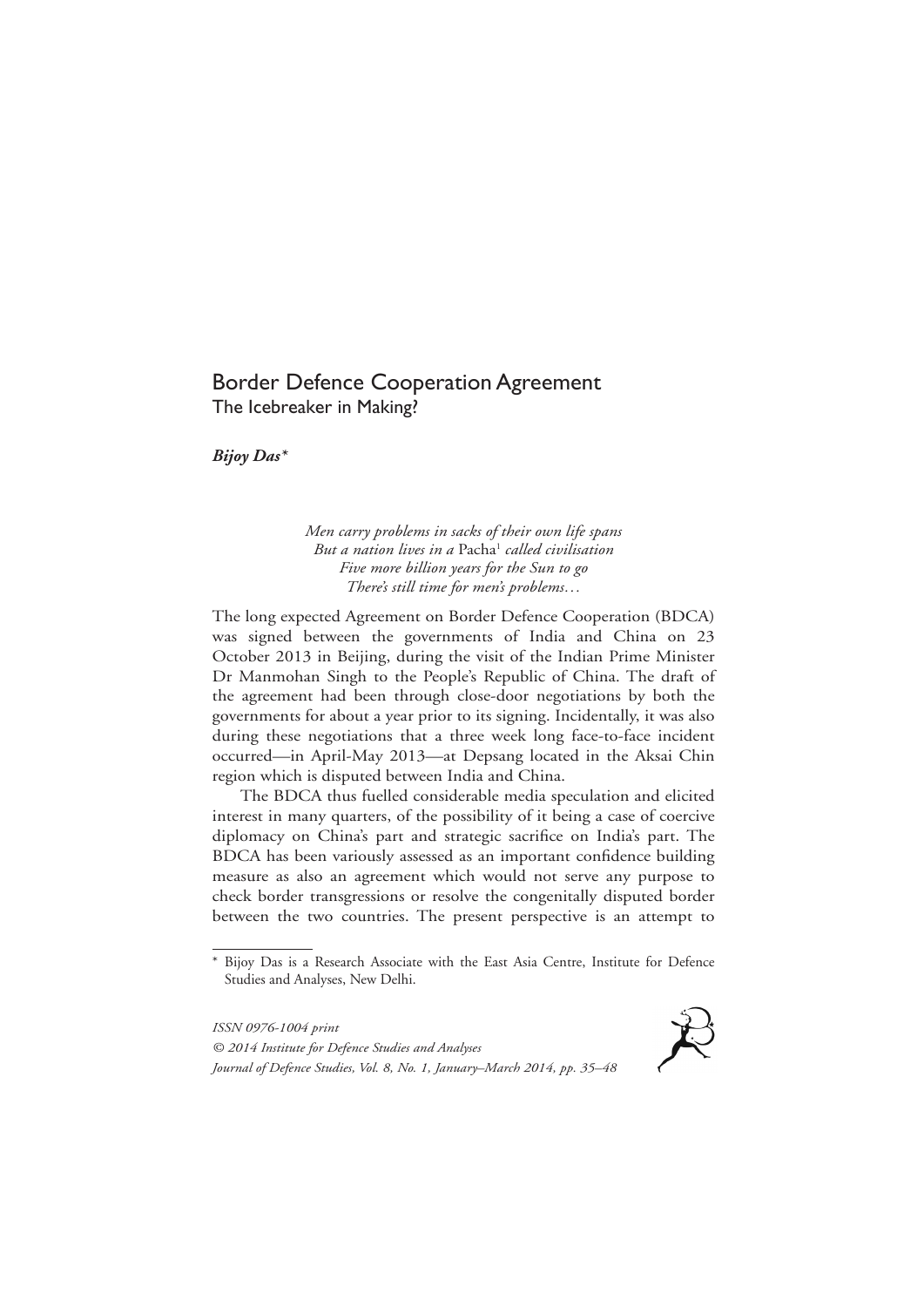show that owing to a couple of path-breaking clauses, the BDCA might prove to be a small but significant step towards building mutual trust and creating an environment to progress towards a final resolution of the boundary dispute. This, of course, would be the case if both the countries not only implement the letter of the agreement but also follow its spirit. The agreement also has clauses that upgrade continuing efforts and mechanisms, which shall act as important catalysts towards achieving that potential. This article also covers the assessments of the BDCA by the media and experts from China and India, which reveals important signals on what China might be seeking on the border issue, given the fact that a significant section of the Chinese media reflects official thinking and also how the Indian strategic community has received the BDCA.

#### **The Basic Facts**

According to India, its border with China is approximately 4,057 km long, divided into the Eastern, Middle and Western Sectors. This border is almost entirely disputed except the Sikkim boundary and smaller segments in the Western and Middle Sectors.<sup>2</sup> The total disputed area between the two countries runs to approximately 1,35,000 sq km, including the following:

- 1. *Eastern Sector:* The North-eastern Indian state of Arunachal Pradesh (approximately 90,000 sq km);
- 2. *Middle Sector:* 1820 sq km in the Indian states of Uttarakhand and Himachal Pradesh;
- 3. *Western Sector:* Most of Aksai Chin and portions of Leh and Ladakh which are occupied by China (approximately 38,000 sq km) and the Shaksgam Valley which is under Chinese control (approximately 5180 sq km).

In the absence of a proper border, a Line of Actual Control (LAC) is used by both sides to claim the area up to which each side has effective military control. In the Eastern Sector, the LAC roughly corresponds to the McMahon Line while in the Western Sector the two sides have failed to agree to a single LAC, and thus there are two LACs going deep into each other's claimed territory. In 1962, both countries went to war over this territorial dispute and ever since face-offs are a regular feature between patrol parties from both sides, which although non-violent raise concern of another military clash between these two major developing countries with nuclear weapons.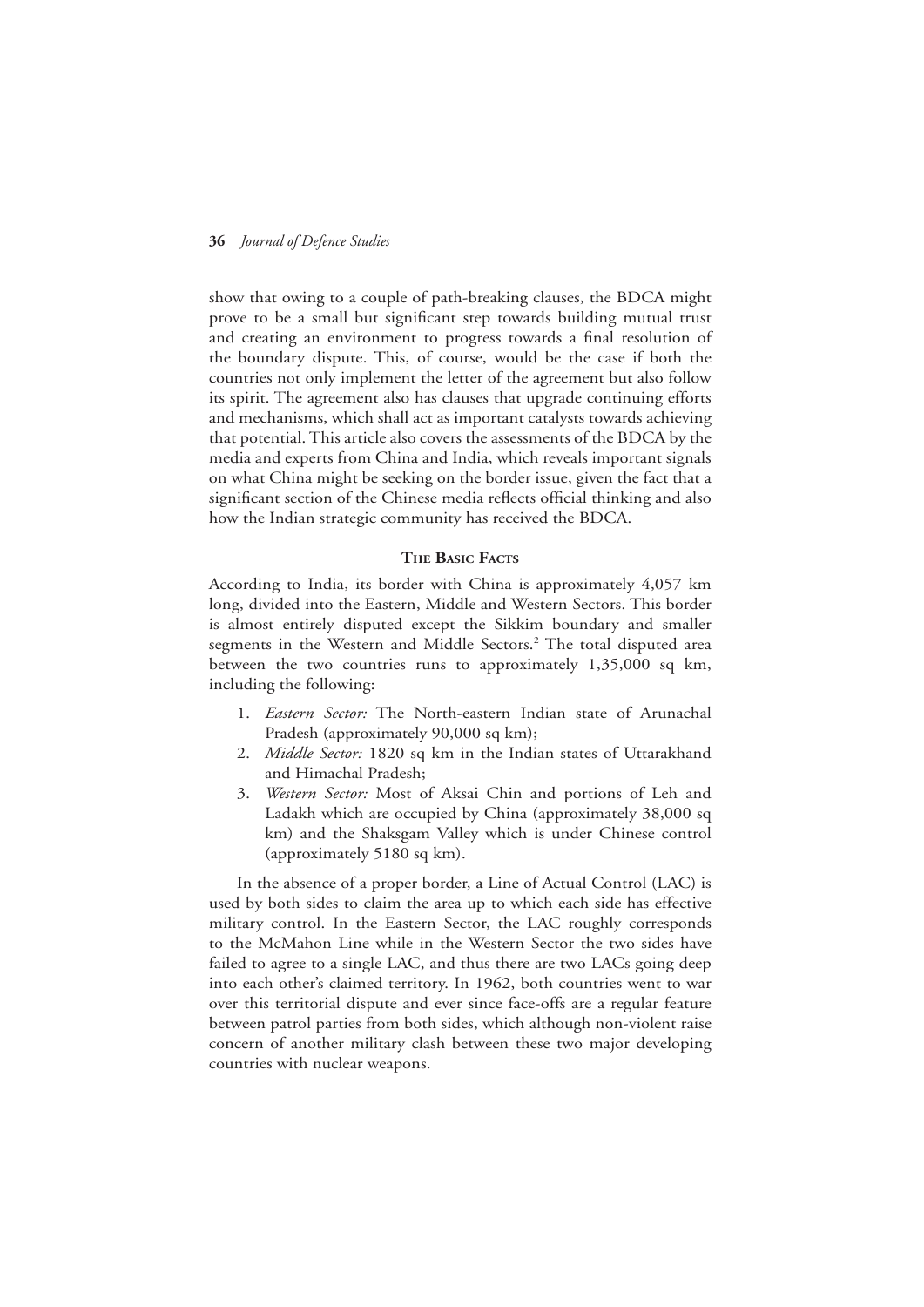# **The Letter and Spirit of the Agreement**

# **Jointly Combat Smuggling**

Article II of the BDCA is a path-breaking clause that says the two sides shall implement the agreement inter alia by jointly combatting smuggling of arms, wildlife, wildlife articles and other contrabands. It is well known that the porous North-Eastern frontier of India, which borders Myanmar and China, has long been affected by wildlife poaching as well as smuggling of small arms, drugs and wildlife articles, the three top forms of contraband trade. Although the main players in this traffic are supposedly non-state actors in Myanmar and other South-East Asian countries, the involvement of producers, traders and end-users of Chinese nationality is undeniable.

The major items of arms and ammunition smuggled in this region are various rifles, pistols, sub-machine guns, normal and armour piercing rockets, mines, and hand grenades. The drugs include opium, heroin and, more importantly, synthetic drugs like methamphetamine. As regards wildlife articles data from World Wildlife Fund-India and the Wildlife Protection Society of India (WPSI) show that the commonest items smuggled out from North-Eastern India are rhino parts, deer, tiger, red sandalwood, Tokay gecko, pangolin, leopard and medicinal plants. Assam, Manipur and Mizoram have come out as the hotspots in wildlife trade in India's North-East along with West Bengal in the east.<sup>3</sup> Besides, North-East India has also been home to various militant insurgent groups for several decades. The windfall profits from smuggling of contraband items like drugs and wildlife articles act as critical finance for the insurgent groups besides the supply of arms and ammunition. Incidentally, it is déjà vu on the Myanmar side of the border too. It has been shown in great detail that smuggling of all these contraband items are facilitated by elements in Yunnan, China and in other South-east Asian countries like Thailand, Cambodia and Vietnam.<sup>4</sup> The affinity between the border insurgents of India and Myanmar with some ethnic minorities in Yunnan is acknowledged within China too.<sup>5</sup> These elements, along with their partners in crime in India, Bangladesh, Myanmar and Nepal, operate in an organized mode to the detriment of the governments, people, flora and fauna of the countries in the region. It has been also reported that much of the arms and ammunition smuggled into North-East India originate in China and some other South-East Asian countries. Similarly, much of the wildlife articles smuggled out of North-East India are utilised to manufacture traditional medicines of China and South-East Asia besides having primitive decorative value.<sup>6</sup>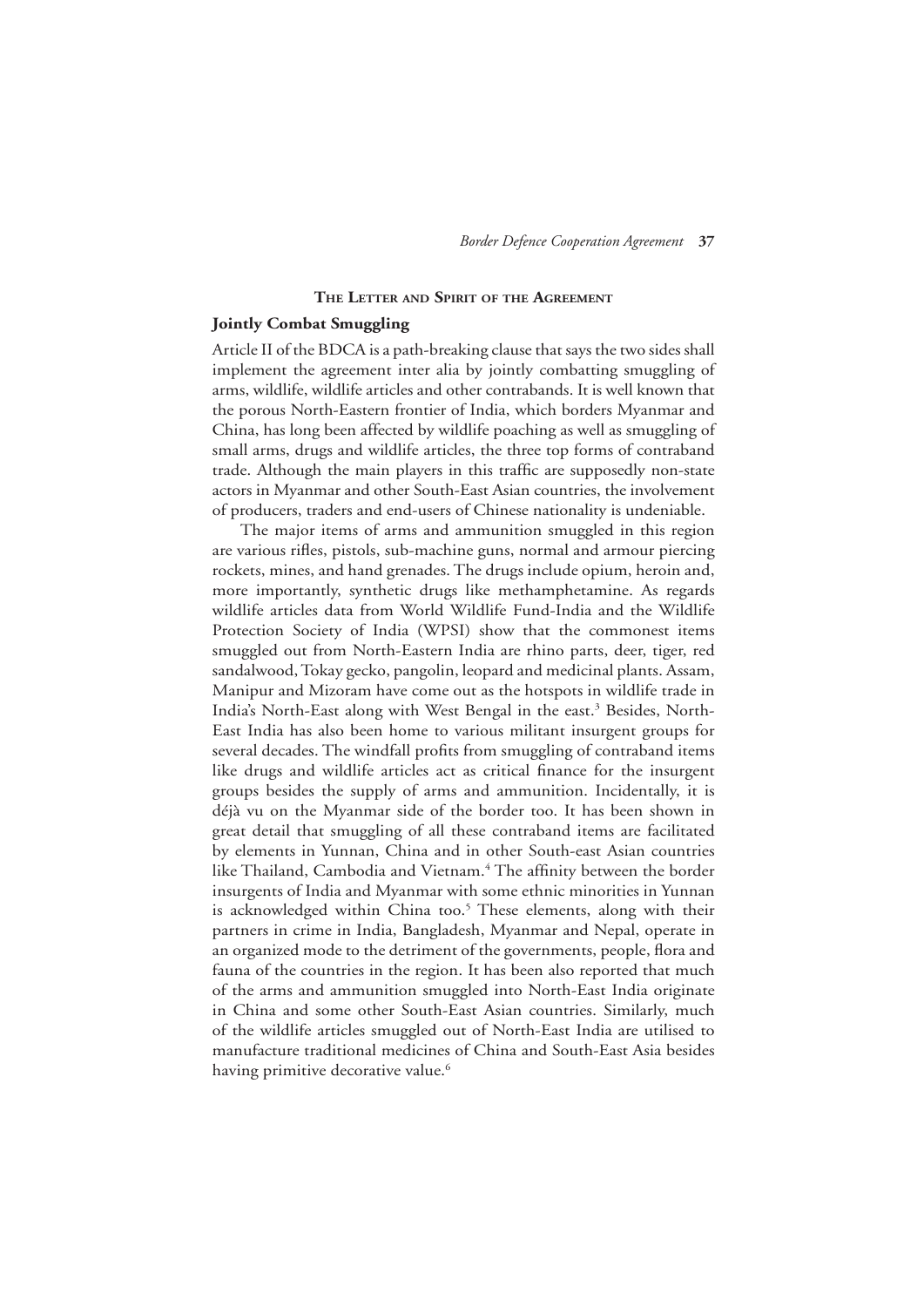Needless to say, if India and China jointly combat such contraband trade, it shall have an extremely salutary effect on regional peace, development and nature conservation. However, as pointed out by a senior officer of the Indian Army, the BDCA being an agreement between the two defence forces has come at a time when neither force is trained to combat smuggling. Hence, both the sides would have to build up capacities in the form of further training or raising a specialised force besides roping in agencies like Customs to wage an effective battle against the menace.<sup>7</sup> At the same time, Chinese authorities would have to sincerely neutralize all regionally destabilizing affinities between certain sections of Chinese population and the insurgents of North-East India: it has to ensure that insurgent groups don't become the end users of arms manufactured in China. This would ensure that violence is reduced so that political resolution of these insurgencies gets expedited. These steps would also go a long way in building up political trust and opening more avenues of military cooperation between India and China. Without these basic steps, mega schemes like the Bangladesh-China-India-Myanmar (BCIM) Economic Corridor, howsoever promising, would remain practically impossible.

# **No Tailing of Patrols**

Article VI of the BDCA says: 'The two sides agree that they shall not follow or tail patrols of the other side in areas where there is no common understanding of the line of actual control in the India-China border areas.' In this author's opinion, this is a path breaking 'strategic investment at a tactical sacrifice'.

Tactically, it is the entitlement of any armed force to tail or follow the patrol party of another country within an area which the former claims to be its own.<sup>8</sup> It is necessary for an armed force to 'tail' the transgressing patrol party of another country in order to ensure that the transgressing patrol returns to its own territory, ascertain which route and facilities the latter had used, and such other antecedents. The reason why both the countries have decided to give up this option needs to be understood strategically.

India and China have entered into a relationship of strategic cooperation and partnership in 2005. Leaders of both India and China have stated that both the countries have the wisdom, will and capability to resolve all their differences, including the vexing boundary issue.<sup>9</sup> The two countries have entered into agreements in 2005 and 1996 after the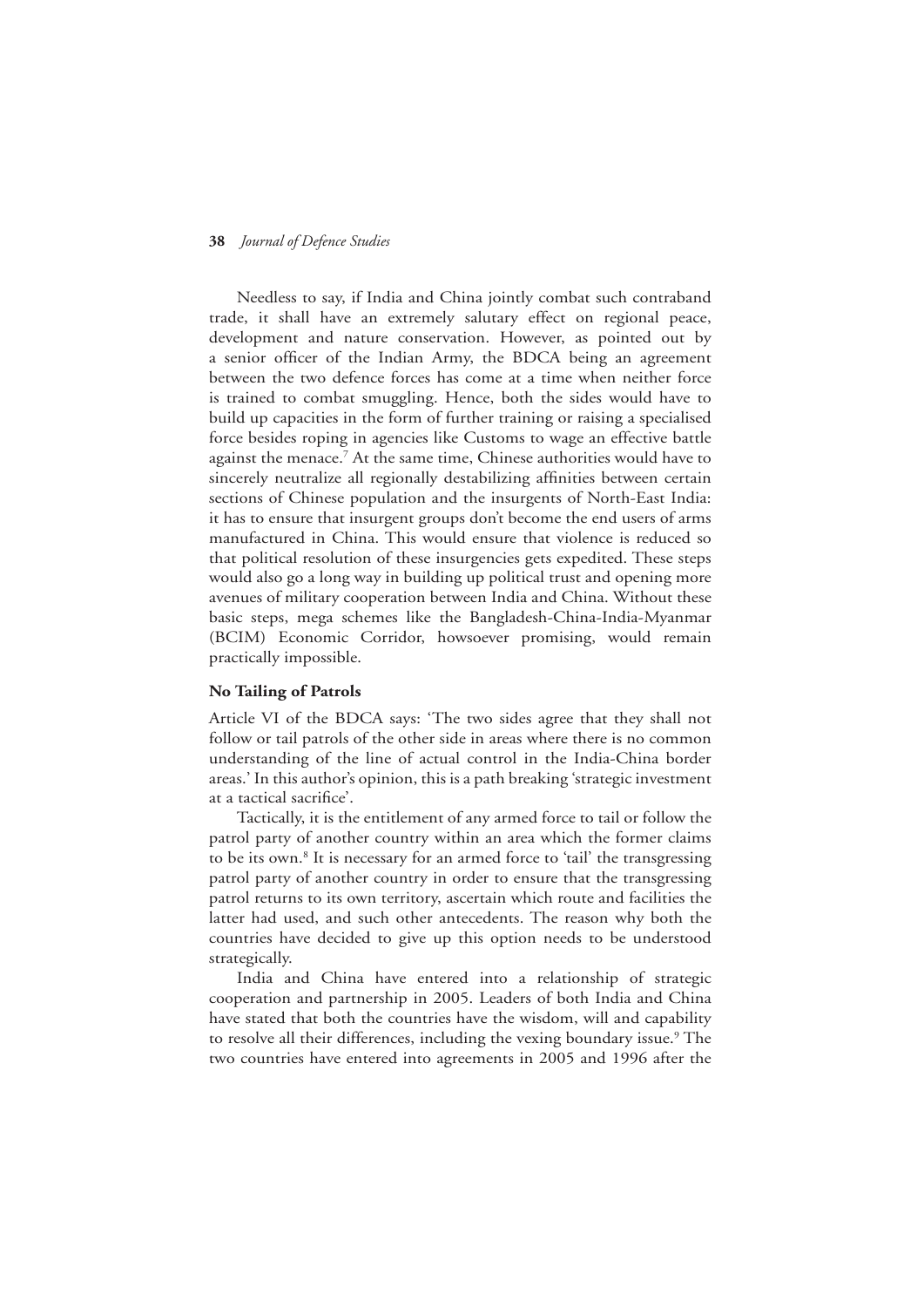landmark 1993 Agreement on the Maintenance of Peace and Tranquility along the Line of Actual Control in the India China Border Areas. These agreements reflect the political will on both sides to resolve the territorial dispute through peaceful diplomatic and political means and not by use or threat of military force. Leaderships in the two countries also understand that India–China relations go beyond the bilateral arena and have substantial implications for regional and international peace, harmony and cooperation, and a new world order.<sup>10</sup>

Besides, leaders in both the countries agree that it is their national and regional development which is the foremost task before them.<sup>11</sup> Border disputes should not play hindrance in that process or else it might amount to be a lost opportunity for either country. This has been a common approach ever since the path-breaking 1988 meeting of Rajiv Gandhi, then Prime Minister of India and Deng Xiaoping, then senior-most leader of China. Thus, the current Indian Prime Minister Dr Manmohan Singh has taken a leaf out of that approach and has suggested to the Chinese Premier Li Keqiang that both the sides should 'do things that enhance mutual trust'.12 From China's angle this indeed appears to be the new agenda: to put in order its regional relations through an invigorated neighbourhood foreign policy—an objective for which territorial disputes should be fully resolved.

Against such a background, the nature of tailing of patrols needs to be put into perspective especially after the April–May 2013 Depsang incident. Operationally speaking, 'tailing' would occur only after a faceto-face situation between patrol parties of the two countries in a disputed territory. Reports of face-to-face patrols or tailing are yet to come by in areas where there are no territorial disputes between India and China, although such mutually agreed territories are few.

Although face-to-face situations and tailing of patrols in the India– China context are meant for peacefully staking claims on disputed territories, reject the other party's claims, and persuade the other party to return, the possession of arms by the military combatants in a patrol party in an extremely high-altitude or inhospitable terrain does not rule out the possibility of such situations from turning violent.

Hence, having agreed that a tailing incident may further escalate the tension after a face-to-face situation, both India and China have justifiably decided to do away with tailing of patrols in the BDCA. It was possible on the basis of the earlier common understanding that peace and tranquillity on the border was an important guarantor for the growth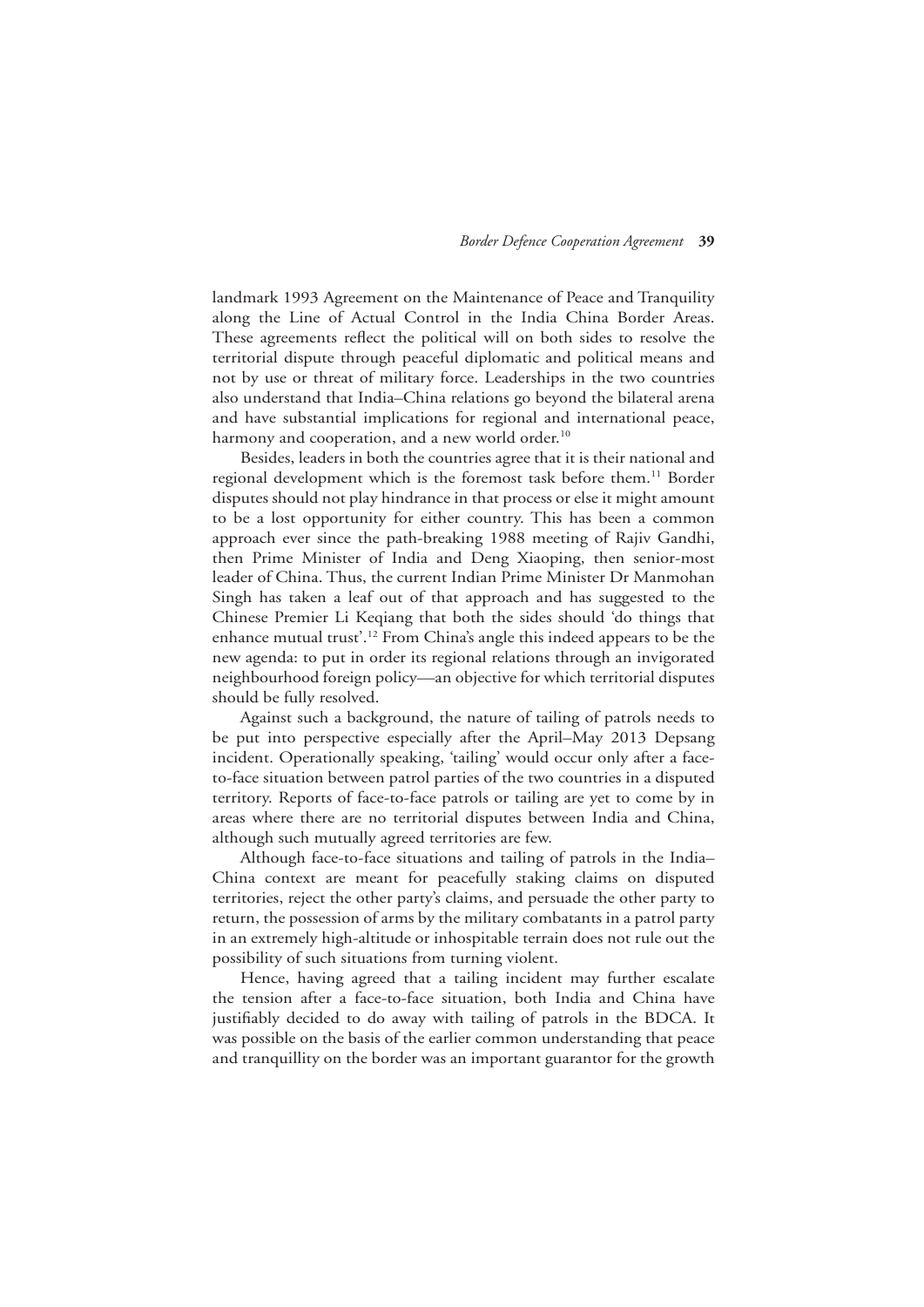and development of bilateral cooperation, and that their militaries needed to enhance mutual trust and understanding.<sup>13</sup> Indeed, judging from a deeper level, agreement on this 'no tailing' clause indicates that efforts between apex political leaderships of the two countries to promote trust have resulted in some progress and that there is some confidence that situations on borders would be resolved amicably by the forces on either side.

In fact, Article VI of the BDCA read with Article VIII reveals the common wish of India and China that no face-to-face situation should escalate into an incident involving military force. While Article VI discards 'tailing of patrols', Article VIII, in tune with some earlier agreements, complements it by mandating the exercise of 'self-restraint' in a faceto-face situation in any area where there is difference of opinion about the LAC. Article VIII goes on to instruct the militaries to 'refrain from provocative actions', shun use or threat of use of force, and deal with the other party 'courteously'.

At this point it is pertinent to note that although the letter of the BDCA has effectively minimized future military confrontation by discarding tailing of patrols, it is the *spirit* of the agreement that can pave the way for better bilateral relations between India and China and bring a final solution to the territorial dispute.

The spirit of the BDCA demands that since 'tailing' would be consequent to 'face-to-face patrolling', neither side should patrol any disputed territory ahead of their current ground positions. If both the sides understand, agree and succeed to implement this difficult spirit of the BDCA, needless to say, possibilities of tension on the India-China border areas would be minimized. Naturally, for both sides this would mean dropping claims of territories not under their 'actual military control', which is what the Line of Actual Control truly means. Since conduct of militaries or other national agencies cannot be perpetually governed by the *spirit* of any agreement alone, both India and China would have to enter into another similar agreement as a next step. And since this pertains to territorial integrity of either country, it is suggested that the larger implication of following the spirit of the BDCA be appreciated and negotiations be initiated at an early date regarding this grey area, which is in a way a double-edged sword. On the one hand is Article IX of BDCA which stipulates that the agreement shall be implemented by the two sides 'without prejudice to their respective positions on the alignment of the line of actual control as well as on the boundary question'. On the other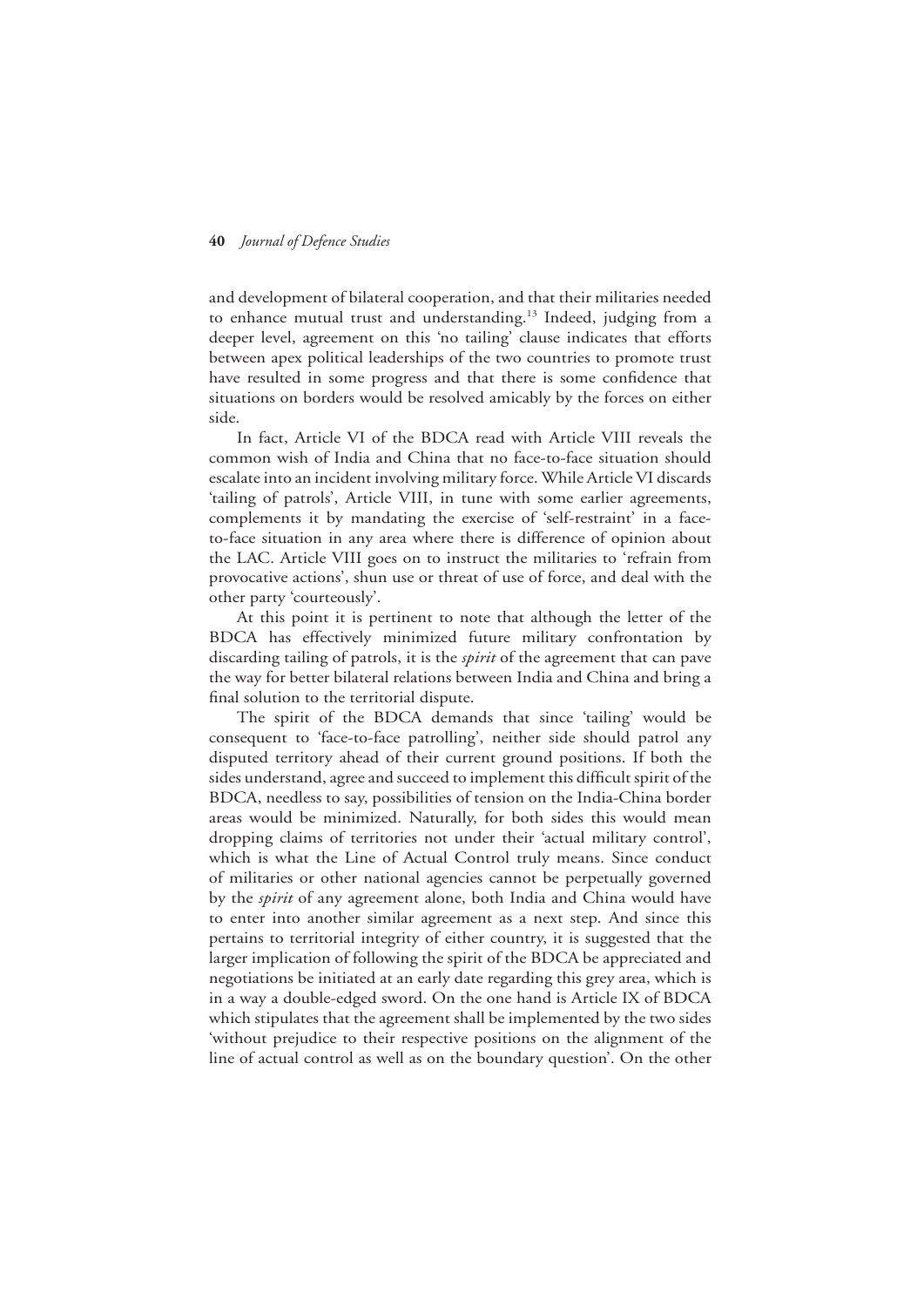is the opportunity provided by this *spirit* of the agreement which has the potential of turning things around on the border issue. Hence, it is suggested that whenever such negotiations are initiated it should quickly be raised to the level of Special Representatives for India–China Border Talks where the political framework of border resolution is currently under negotiations. It is at this strategic level that broader implications of restriction on patrols can be discussed and their modalities be worked out.

# **Consolidating Earlier Gains, Providing More Instruments of Cooperation**

Apart from the above two path breaking initiatives, the BDCA goes ahead in institutionalizing operational arrangements and expanding bilateral military interactions. Article III to V aims to regularise and expand interactions, exchanges, meetings and exercises between the two militaries, which are expected to be mostly between the two armies as of now. There are also provisions for cooperation on natural disasters and infectious diseases for which relevant agencies on both sides should meet and formulate standard operating procedures. These along with prospects of direct telecom links between the ground military units on either side of the LAC as well as between the military service headquarters provide adequate instruments of military to military cooperation in the interest of better bilateral relations between the two countries.

#### **Article I: The Odd Man Out?**

Article I of BDCA stipulates that 'the two sides shall carry out (the agreement) on the basis of their respective laws and relevant bilateral agreements.' The open ended nature of the article has led to quite a bit of speculation in India about which laws of China would be applicable. However, in this author's opinion, this a provision to safeguard national interests while dealing with a range of objects which the agreement covers. To illustrate some of them from Article II of the BDCA, 'demolition activities' may be related to infrastructure works, 'wildlife articles' and 'livestock' may relate to sanitary and phytosanitary issues, 'aircraft' movement and 'arms' may relate to classified military information, 'crossing the line of actual control' may need security verification, so and so forth. On each of these Indian and Chinese laws vary or both the countries would have technical agreements and/or security considerations to weigh. In such a scenario it is standard practice in legal agreements to uphold the prevalence of domestic laws and relevant technical agreements in case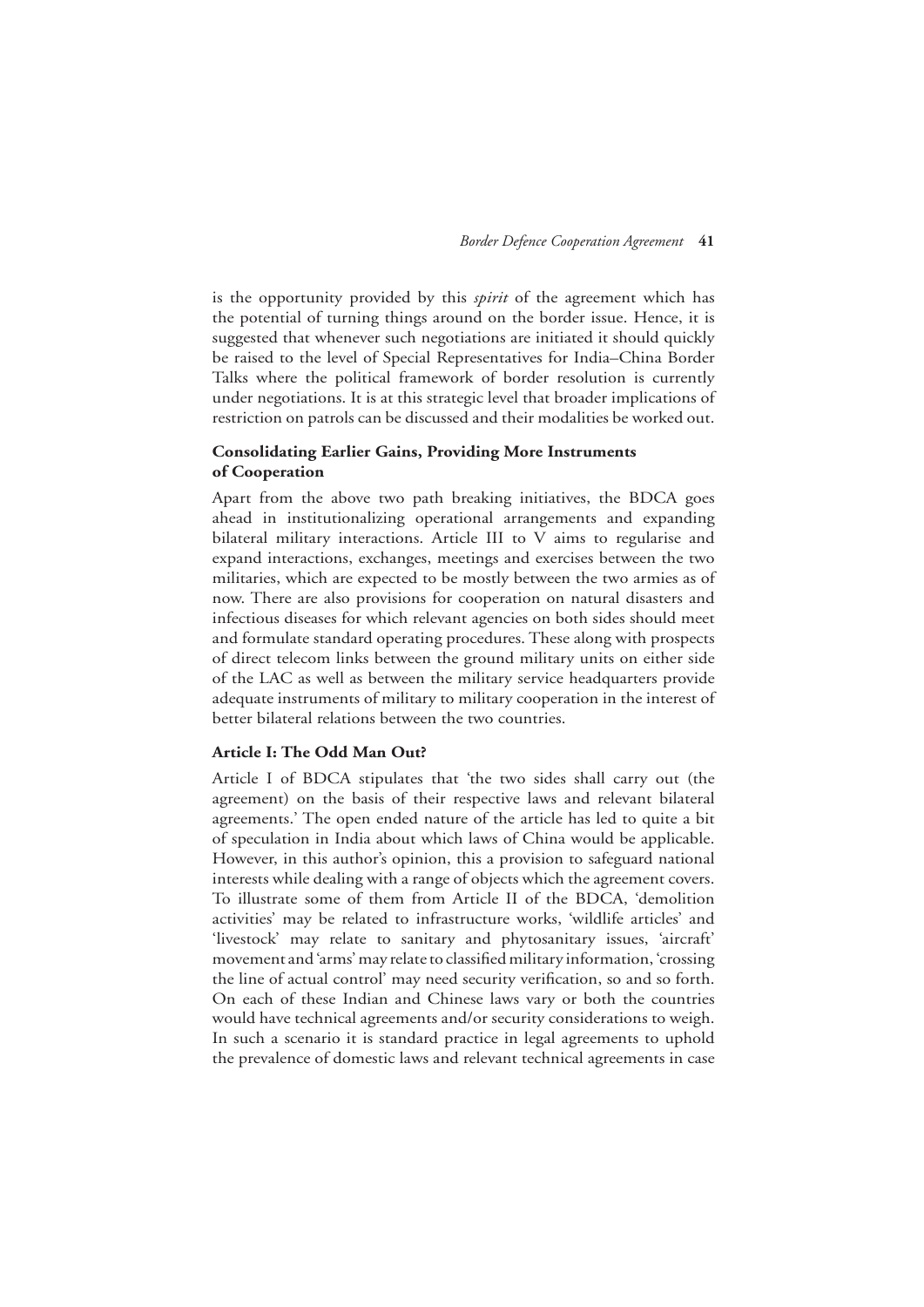of a conflict of provisions or practices. This was actually demonstrated in the recent case of detention of Indian porters by PLA authorities near Chumar.14 The incident proved to be a first test for the BDCA and after the release of the Indians the Indian authorities stated that the BDCA had helped to resolve the situation amicably.<sup>15</sup> Hence, the opinion here is that Article I should not pose as a hindrance for the execution of the BDCA.

#### **Chinese Assessments of BDCA**

The mainstream Chinese media and their columnists have reacted entirely positively to the BDCA. The Party's policy journal *Qiushi* carried an op-ed article from the *PLA Daily* which saw the agreement from the angle of China trying to work ahead with its neighbourhood diplomacy. It inferred that the BDCA is a legal method to establish certain good practices and experiences for managing and controlling the disputed border, which, consequently, would also help in maintaining stability in the border region. In a separate article, it also quoted the PLA spokesperson commenting positively in a media briefing about the various articles of BDCA which are expected to prevent use of force, maintain border peace and tranquillity, and generate trust between the two militaries near the LAC in particular and institutionally between the two militaries too.<sup>16</sup>

The widely read *Huanqiu* (@ *Global Times*) Network thinks the BDCA was the most important of the nine bilateral documents signed during the visit and has attracted the highest attention within China. It quoted Huang Xilian, Counsellor at the Asia Division of the Chinese Foreign Ministry saying that BDCA would act as a 'guarantor'.17 Another article carried both by *Global Times* and the respected *Guangming Daily* emphasized that with the signing of the BDCA both sides undertake not to aim their respective military force against the other.<sup>18</sup>

Another important commentary by columnist Zhang Huaidong in the Hong Kong-based, well-read daily *Takung Pao* says that BDCA is a 'strong pill for a festering problem' and one which would also play a positive role in bringing about a boundary settlement between China and Bhutan. It reminded the readers that Bhutan and India are the only two of China's 'fourteen'19 land neighbours with whom boundaries are yet to be finalised. The commentary says that BDCA is a signal that all of China's land border problems are in the process of settlement. This has been possible because of a stand taken by China's new leadership and prompt follow-up actions to solve border problems thoroughly, be it with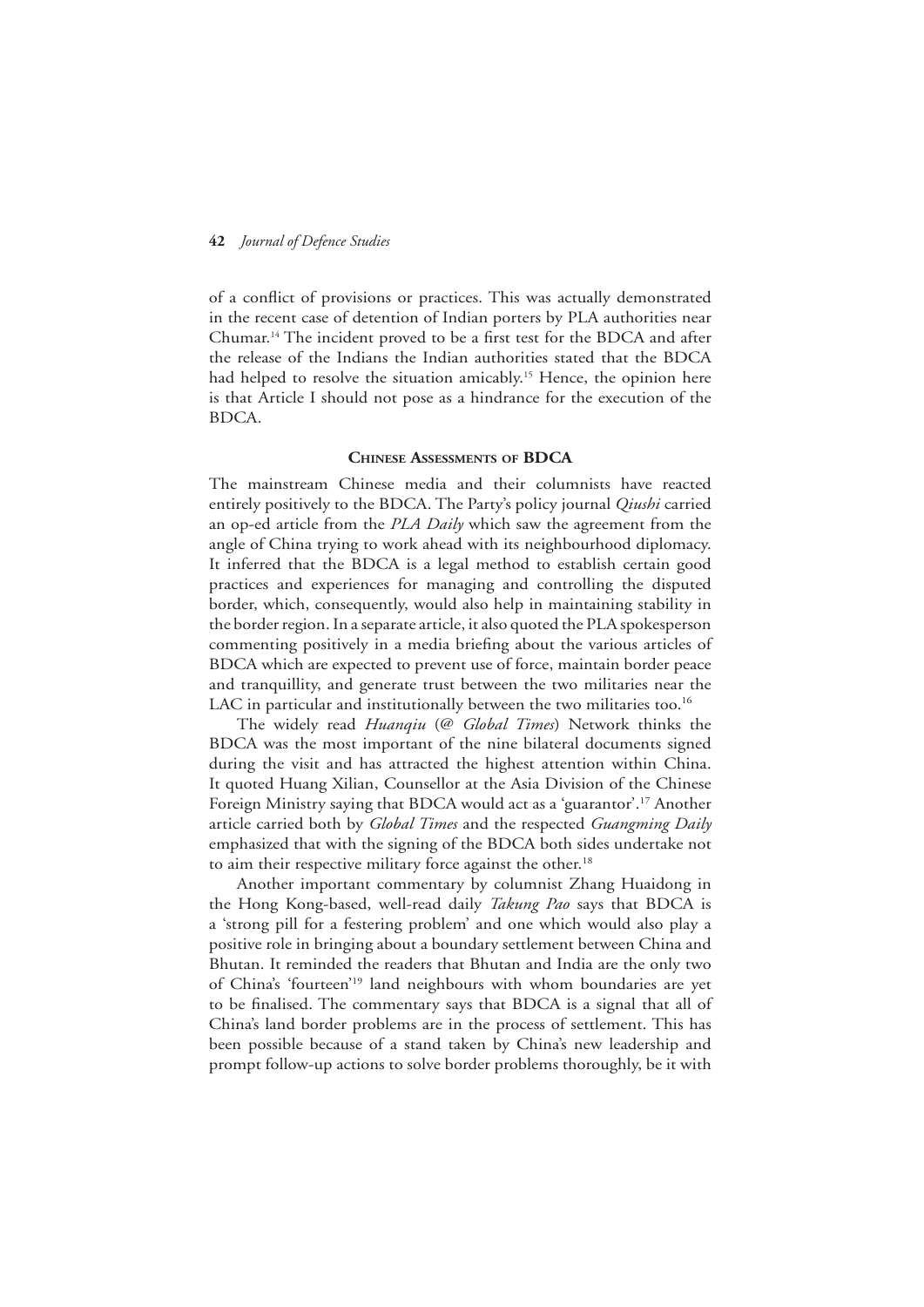India or with other maritime neighbours in South China Sea, it says. Being a stakeholder in increasing number of global issues, China would first have to demonstrate that it can effectively resolve its own issues with neighbours; hence the importance of BDCA. Resolution of the remaining border issues appear to be one of the most important legacies that Xi Jinping wants to leave behind in the history of China, the commentary says.<sup>20</sup>

Another article in *Global Times* and *Guangming Daily* commented that the BDCA is being seen as a 'milestone' development for Sino-Indian relations and the 'foundation of the bilateral strategy'. It quoted noted Chinese scholar Zhao Gancheng saying that Dr Manmohan Singh's visit was 'sumptuous', which proved that Sino-Indian relations are not 'as terrible as some people analyse' and has indeed improved comprehensively. Leaders on both sides need to be patient with this 'fragile partnership' while tending to their individual growths, said Zhao.<sup>21</sup>

#### **Indian Assessment of the BDCA**

The India assessment of the BDCA was, on the contrary, noticeably mixed. Mainstream news media editorials hailed the agreement as 'constructive'<sup>22</sup> or 'a major success'.23 At the same time, commentators have criticised the agreement as 'surrender in Beijing'<sup>24</sup> and 'a pernicious fraud on India'.<sup>25</sup> Hence in India, the jury is still out on the BDCA.

# **Next Steps for Strategic Cooperative Parnership**

The rational approach to assess the BDCA, therefore, would be in its process of execution over a period of a few years. If the agreement succeeds in that test then it would be safe to invoke the next steps to consolidate on its achievements and take additional measures towards resolution of the border dispute. Both India and China should, at an appropriate time soon, enter into an agreement to discard unilateral patrolling in areas where there are differing perceptions of the LAC anywhere ahead of their current ground positions. Implementation of such an agreement should be regularly monitored by both sides independently by technical means, and jointly by joint ground patrols.

Consequently, joint patrols should also carry out the next vital task of carrying out a detailed study of the disputed territory between the current ground positions of the two militaries. At the conclusion of the study, the joint patrols should provide their report and recommendations to the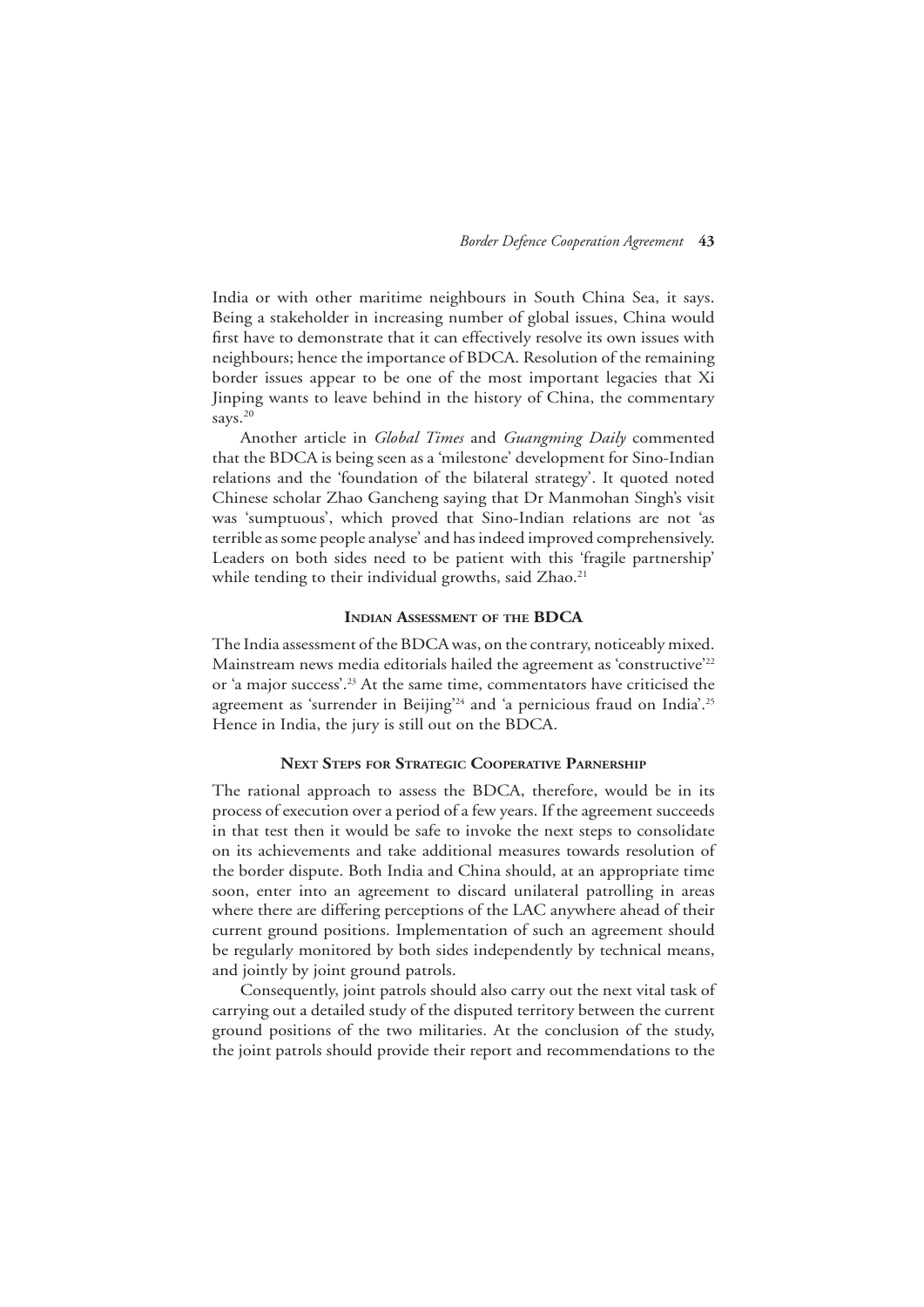respective militaries and governments to carry out the next steps of border resolution, namely, exchange of maps and delineation.

However, this is suggested as an alternative tactical aid to the already agreed path of boundary resolution, that is, political parameters  $\rightarrow$ framework  $\rightarrow$  delineation  $\rightarrow$  joint boundary commission  $\rightarrow$  demarcation, and is in no way a different route. If joint patrols are accepted politically then their reports can provide as important feedback for the formulation of a framework of the boundary resolution which can, in a way, kick-start the process as desired by the current leaderships of both countries.<sup>26</sup>

Another area of immense potential of cooperation is terrorism. India is a severe casualty of terrorism of various forms. China too is emerging as a casualty though with a much lower level of collateral damage, when compared with India. A common thread for both countries is terrorism with radical Islamic leanings which finds safe havens in a number of locations in South Asia and beyond. China needs to fully comprehend the damage potential of the scourge of religious extremism emanating from Pakistan. A thorough introspection needs to be conducted within China whether the intimate military links and aid to Pakistan's military and intelligence agencies have gone on to feed and embolden elements who have a role in terrorist incidents, such as the recent ones in Tiananmen Square, Beijing and Taiyuan in China proper, as also in the larger South Asian region. China might do well to study the 9/11 incident to avert crises of such nature. Similarly China, with its strong influence over Pakistan's leadership and military can exercise useful leverage in controlling the scourge of religious extremism. In fact, India, with its long experience in dealing with terrorism across the entire spectrum, can offer useful knowledge and experience for China. In the same manner, India and China can help stabilize the terrorism-infested frontier between India, Myanmar and China so that social and economic development can be started in this vital area which offers immense opportunities of linkages between India, China and South-East Asia. Hence, if India and China agree to cooperate on fighting terrorism and emulate the success in anti-piracy missions in the Arabian Sea, it shall turn a new chapter of peace, stability and growth for the history of this part of the continent.

# **India's Three Concerns**

China needs to adequately appreciate and address three concerns of India in this process. Firstly, a boundary resolution of this nature would mean that the territory through which the Chinese national highway G219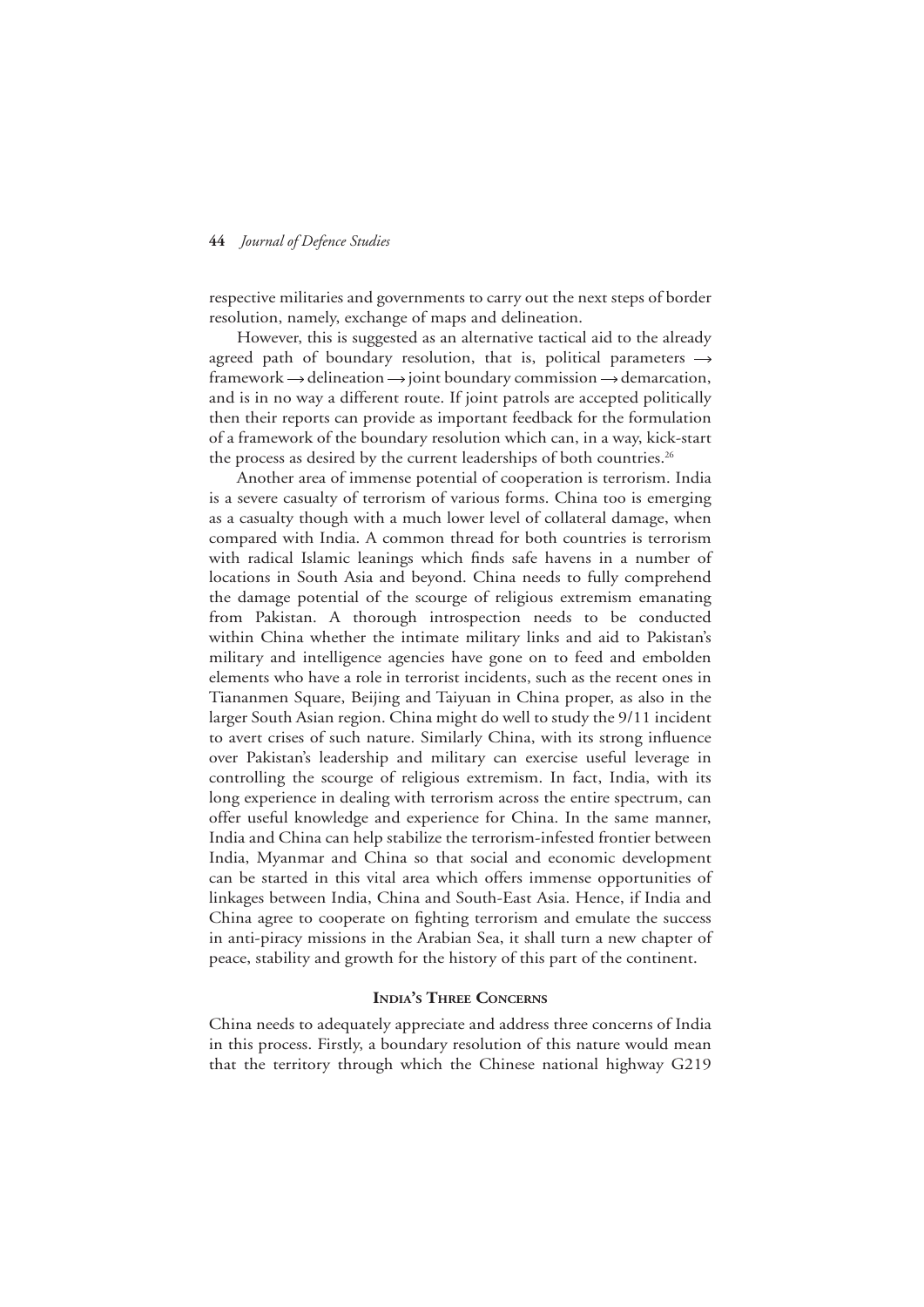runs, linking South Xinjiang with the Tibetan plateau, would remain under Chinese administration. China would have to assure that this route would not be used for a military build-up against India. A test case which comes to mind is whether some protocol was observed by the PLA and Chinese authorities with India while conducting the division level high-altitude military exercises near Aksai Chin during March–October 2013.27 Obviously, such an assurance can come only when the prevailing security dilemma ceases to exist between the two countries and there is a total rapprochement between the two. This would require a change in the existing regional geopolitics between the China–Pakistan–India triad based on a considerable change in the prevailing perceptions and mind-sets. China needs to appreciate India's balanced stand on the US Rebalancing Strategy towards Asia and reciprocate in kind.

Secondly, China would have to convince India of the nature of China's 'benign' relations with Pakistan and that China's military and nuclear aid to Pakistan, in particular, are not inimical to India's interests. As it is, both the state sponsored and non-state terrorism emanating from Pakistan has harmed India for decades, and has also caused regional and global instability. China, too, has not been untouched by this scourge and a former foreign minister of Pakistan has put it on record that extremists of Xinjiang get refuge in Pakistan.28 Consequently, China has also called for cooperation in combatting terrorism through as much as four articles of the Russia–India–China (RIC) Joint Communiqué issued in Delhi issued at the conclusion of the  $12<sup>th</sup>$  Meeting of the RIC Foreign Ministers on 10 November 2013.29 Hence, India would need to be sure of the Sino-Pak relationship before it commits to a resolution of the India–China border on these lines.

Lastly, China's presence in Pakistan Occupied Kashmir (PoK), which is disputed between India and Pakistan, is a sore issue for India. As has been stated clearly by India, China's long term presence in PoK, whether military or civil would unnecessarily complicate and delay the resolution of this territorial dispute. This is a sensitive issue for India and more circumspection is expected from China.

#### **CONCLUSION**

The BDCA might prove to be a game changer in India-China relations only if both the countries and their agencies attain a unity of vision and purpose. Balance of power and security dilemma if continued to reign, would result the BDCA to survive on the less challenging items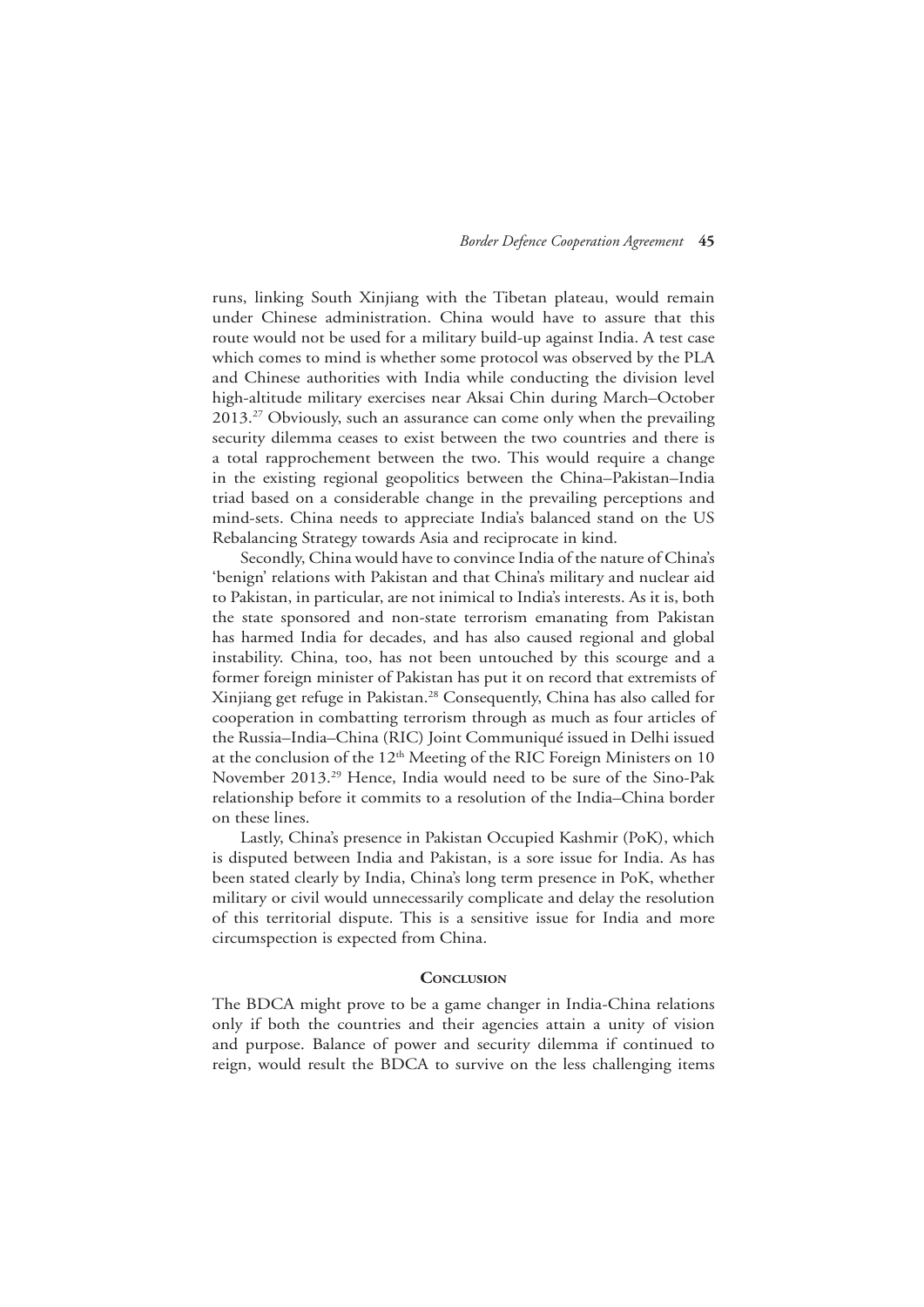of cooperation while the more potential ones like 'no tailing' and 'antismuggling' would wait for better vision to prevail. Vital to that process is building the mutual trust which negates the zero-sum narrative about the simultaneous rise of China and India. Also, it shall be imperative to take on board various stakeholders like the military and security agencies as it shall be necessary to educate and mould the public opinion on both sides. Patience and commitment shall be needed aplenty to traverse the journey.

#### **NOTES**

- 1. Pacha: an ancient Inca term denoting time and space together.
- 2. Guruswamy, Mohan and Zorawar Daulet Singh, *India China Relations: The Border Issue and Beyond*, New Delhi: Observer Research Foundation and Viva Books, 2009, Map 6.
- 3. For details refer to WWF-India's webpage, http://www.wwfindia.org/about\_ wwf/enablers/traffic/; and the WPSI webpage http://www.wpsi-india.org/ crime\_maps/index.php.
- 4. Ibid.
- 5. 'Manmohan Singh's Visit Lays Foundation of China–India Strategic Cooperative Partnership' (in Chinese), Editorial, *China Review News*, 29 October 2013, available at http://www.zhgpl.com/doc/1028/2/5/3/ 102825330.html?coluid=1&kindid=0&docid=102825330&mdate= 1029004039, accessed on 30 October 2013.
- 6. For details see Bertil Lintner, *Great Game East: India, China and the Struggle for Asia's Most Volatile Frontier*, New Delhi: Harper Collins, 2012; Namrata Goswami, 'Tracking the Source of 'Weapon Providers' for NE Rebels', IDSA Comment, 7 November 2013, available at http://idsa.in/idsacomments/ TrackingthesourceofWeaponProvidersforNERebls\_ngoswami\_071113, accessed on 7 November 2013; and Ananda Banerjee, 'Wanted Dead or Alive', *Mint*, 26 December 2012, available at http://www.livemint.com/ Politics/ne0vRAhoR8s054EhndVMrL/Wanted-dead-or-alive.html, accessed on 12 November 2013.
- 7. Interview conducted by the author on 2 November 2013; identity withheld at the interviewee's request.
- 8. Major General (Retd.) Dipankar Banerjee and the author in a panel discussion on 'Border Management between India and China' on the programme 'War and Peace', *DD News* TV channel, Doordarshan, India on 30 October 2013.
- 9. Li Keqiang's address to the Federation of Indian Chambers of Commerce and Industry, New Delhi on 21 May 2013.
- 10. Prime Minster Dr Manmohan Singh's statement to the media after delegation level talks with the Chinese Premier Li Keqiang on 23 October 2013 in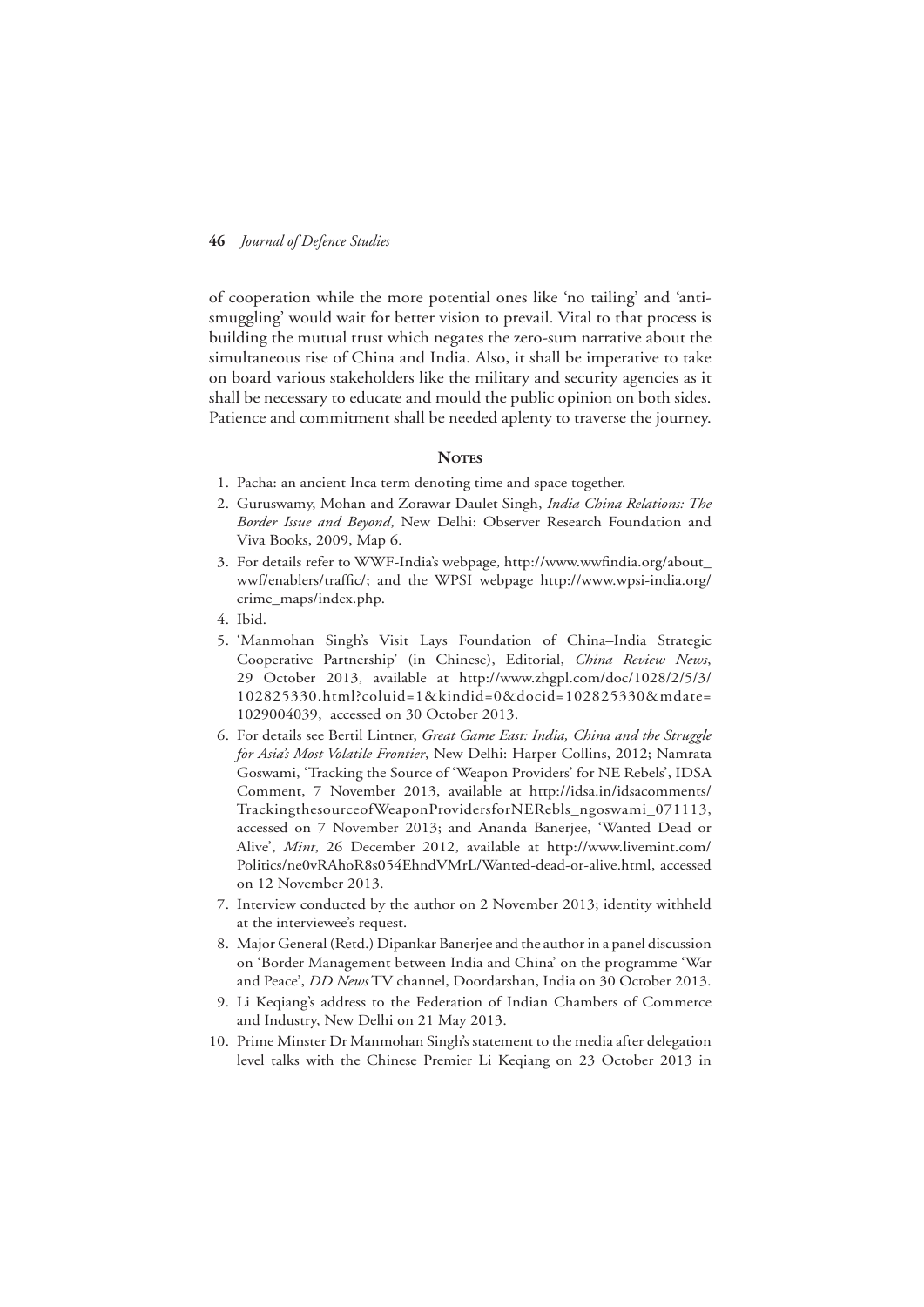Beijing, available at http://pmindia.nic.in/speech-details.php?nodeid=1381, accessed on 20 November 2013.

- 11. Ibid.
- 12. Ibid.
- 13. Joint statement issued by the Governments of India and China at the end of Indian Defence Minister A.K. Antony's visit to China, Beijing, 6 July 2013, available at Indian Ministry of Defence webpage http://mod.nic.in/forms/ contentpage.aspx?LID=2088&MId=51, accessed on 7 July 2013.
- 14. 'Chinese Troops "detain" Indian Porters at Chumar in Eastern Ladakh', *The Times of India*, 15 December 2013, available at http://articles.timesofindia. indiatimes.com/2013-12-15/india/45215335\_1\_chumar-pla-troopsindian-army, accessed on 16 December 2013.
- 15. 'Pact Helped Diffuse Tension in Ladakh', *The Hindu*, dated 17 December 2013, available at http://www.thehindu.com/todays-paper/tp-national/ pact-helped-defuse-tension-in-ladakh/article5468042.ece, accessed on 17 December 2013.
- 16. 'China Pushes Ahead its Big Strategy of Neighbourhood Diplomacy' (in Chinese), *Qiushi*, 28 October 2013, available at http://www.qstheory.cn/ gj/gjgc/201310/t20131028\_282995.htm, accessed on 19 November 2013; also see 'The Side Seriously Threatening Peace is the Japanese' (in Chinese), *Qiushi*, dated 1 November 2013, available at http://www.qstheory.cn/gf/ jqgc/201311/t20131101\_284919.htm, accessed on 19 November 2013.
- 17. 'China Willing to Address Border, Water Concerns, Says Official', *The Hindu*, 29 October 2013, available at http://www.thehindu.com/news/ international/world/china-willing-to-address-border-water-concerns-saysofficial/article5286010.ece, accessed on 30 October 2013.
- 18. 'China Shows India its Good Intentions and Willingness to Solve the China-India Border Dispute' (in Chinese), *Global Times*, 31 October 2013, available at http://mil.huanqiu.com/paper/2013-10/4511941.html, accessed on 18 November 2013; and 'China and India Sign Border Agreement: Military Forces Won't be Aimed Against the Other' (in Chinese), *Guangming Daily*, 25 October 2013, available at http://mil.gmw.cn/2013-10/25/ content\_9284407.htm, accessed on 19 November 2013.
- 19. According to India, China has land borders with 13 countries.
- 20. 'Xi Jinping Wishes to Fully Settle China's Land Border Disputes' (in Chinese), *Takung Pao*, dated 25 October 2013, available at http://news.takungpao. com/world/focus/2013-10/1990600.html, accessed on 19 November 2013.
- 21. 'China and India Display Intimacy at Beijing: Border Cooperation Becomes Most Talked After Topic' (in Chinese), *Guangming Daily*, 24 October 2013, available at http://world.gmw.cn/2013-10/24/content\_9272662.htm, accessed on 19 November 2013.